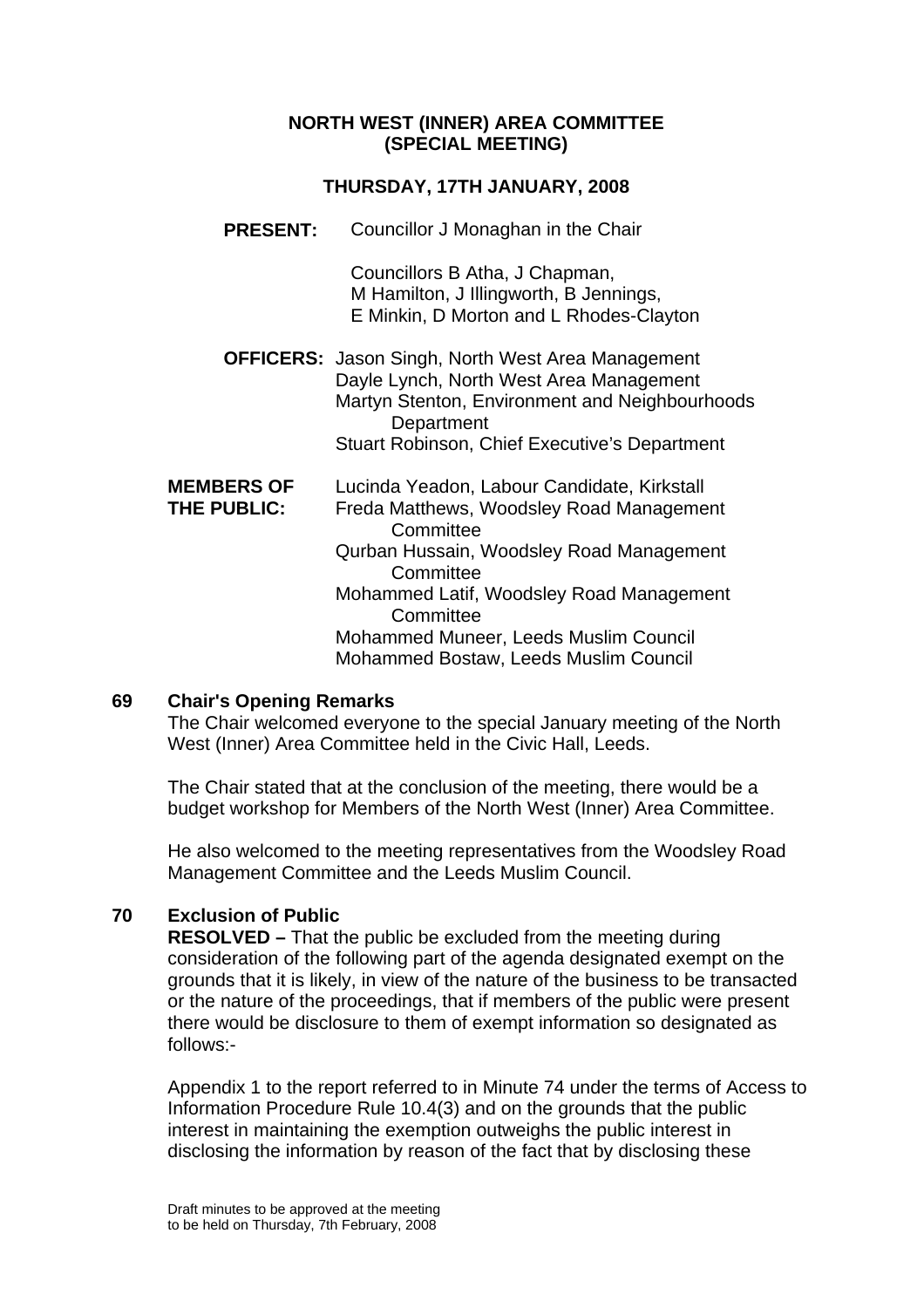details, the reputation of the organisation could be detrimentally affected before they had attempted to satisfactorily resolve the matter.

## **71 Declarations of Interest**

Councillor J Chapman declared a personal interest in her capacity as Lead Member (Neighbourhoods and Housing) and report author of 'Making a Bigger Difference in Localities' regarding Area Management in Leeds (Agenda Item 6) (Minute 73 refers).

## **72 Apologies for Absence**

Apologies for absence were submitted on behalf of Councillor S Bentley, Councillor P Ewens and Councillor K Hussain.

A number of other apologies received from members of the public were also read out at the meeting.

### **73 Area Management Review**

Referring to Minute 64 of the meeting held on 13<sup>th</sup> December 2007, the Director of Environment and Neighbourhoods submitted a report outlining the changes to Area Committee responsibilities and working arrangements previously agreed at the Council's Executive Board on 14<sup>th</sup> November 2007.

Martyn Stenton, Partnerships Manager, Environment and Neighbourhoods Department and Jason Singh, North West Area Management presented the report and responded to Members' queries and comments.

Detailed discussion ensued on the contents of the report and appendices.

In summary, specific reference was made to the following issues:-

• clarification as to whether other Area Committees would adopt different criteria under the new arrangements in relation to well-being applications and community centre lettings

*(The Partnerships Manager responded and informed the meeting that if other Area Committees agreed to the 'free' usage of some community centres within their particular area, this would clearly have an impact on their resources)* 

- concerns expressed over the huge agenda facing Area Committees in relation to the Children and Young People 'theme' *(The Partnerships Manager responded and informed the meeting that Children's Plans were currently being drafted for Members' consideration)*
- the need for assurances to be given by officers that matters would be dealt with quickly with the right level of support from service departments
- the need for all Area Committees to adopt a professional and consistent approach, on a city-wide basis, which would also provide new learning opportunities for Elected Members
- clarification of how street cleansing would work under the new proposals, given competing area priorities, with the need for more regular and up to date information in this area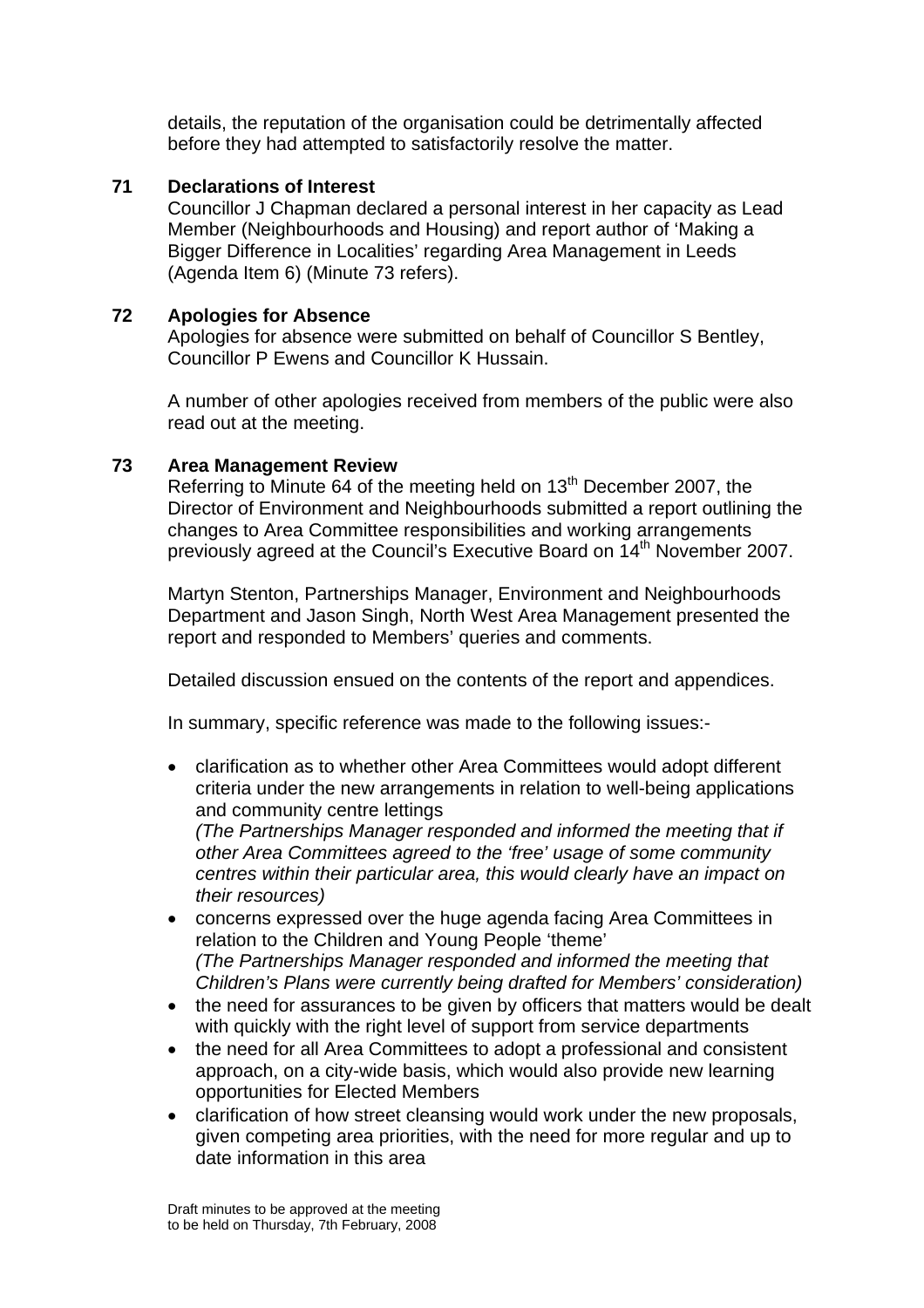*(The Partnerships Manager responded and informed the meeting that under the new arrangements, there would be an obligation on services to work more directly with the Area Committee when addressing priorities and for them to be more accountable)* 

- the need for Area Committees to focus on regeneration and development and for Elected Members to be provided with the necessary support in relation to Local Design Reviews
- reference to the Adult Social Care and Healthier Communities 'theme', with clarification sought as to whether Area Committees would be directly responsible for legal issues in view of the proposed new delegated function

*(The Partnerships Manager responded and informed the meeting that under the new arrangements this would be a 'key' area for Member involvement, but obviously legal issues and statutory duties needed to be dealt with in a proper and consistent way on a city-wide basis)* 

- the need for Area Committees to deliver services locally within the locality of the Area Committee
- the need for the Area Management Review to focus on those areas that were working well, with power and responsibility to go hand in hand
- the need for North West (Inner) Area Committee to meet at least ten times a year in view of the increased responsibilities and proposed new themes and to publicise venues well in advance
- the need for the review to address the role/membership of the Area Committee's sub groups and to address whether a more 'scrutiny role' should be undertaken at Area Committee meetings
- the need for Area Committees to experiment in new areas of accountability and to give more notice when convening meetings of sub groups
- the need for public engagement to continue at North West (Inner) Area Committee meetings and for meetings to be structured to allow public debate on important local issues
- the need for the Area Committee to receive better information from service departments, with more up to date statistics to be provided, to ensure that Elected Members made the right decisions based on the evidence available at that particular time

# **RESOLVED –**

- (a) That the contents of the report and appendices be noted.
- (b) That Members comments on the issues covered in the Executive Board report and on the proposed changes be fed into the ongoing consultation process for the Area Management Review by North West Area Management.
- (c) That this Committee seeks further reports at their next and subsequent cycle of meetings on Area Delivery Plan preparations, Local Children and Young People Plans, composition of Sub Groups and local partnership working arrangements.

# **74 Woodsley Road Multi-Cultural Community Centre**

Referring to Minute 68 of the meeting held on 13<sup>th</sup> December 2007, the Director of Environment and Neighbourhoods submitted a report providing the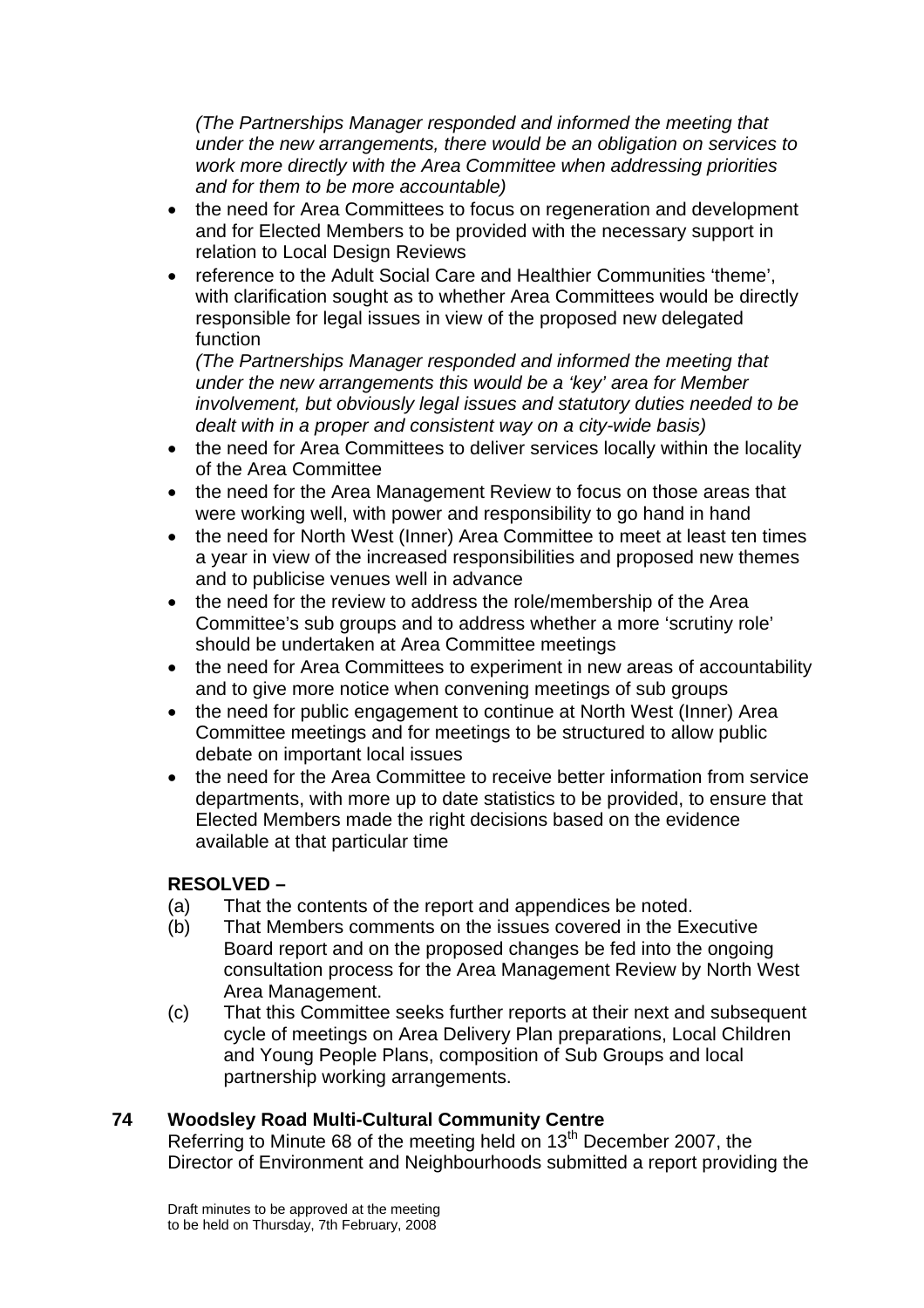meeting with an update on progress made at Woodsley Road Multi-Cultural Community Centre over the past 18 months as requested at a previous Area Committee meeting.

Jason Singh, North West Area Management presented the report and responded to Members' queries and comments.

At the request of the Chair, comments were also taken from representatives of the Woodsley Road Management Committee and the Leeds Muslim Council.

Detailed discussion ensued on the contents of the report.

In summary specific reference was made to the following issues:-

- clarification as to whether the £5,000 of Well-being funding was a one off request or a year on year requirement
- clarification of the daily usage of the multicultural centre and whether or not the centre encouraged users from a mix of faiths and cultures
- the need for a working group to be established to develop and produce an options appraisal as outlined in section 7.0 of the report *(North West Area Management agreed to convene an early meeting in this regard)*
- clarification of the future visions of the centre

Following consideration of the appendix to the report designated as exempt under Access to Information Procedure Rule 10.4(3) which was considered in private at the conclusion of the meeting it was:-

### **RESOLVED –**

- a) That the contents of the report and appendices be noted.
- b) That approval be given to the undertaking of an options appraisal regarding alternative management arrangements of Woodsley Road Multicultural Community Centre in accordance with the report now submitted.
- c) That the request received from the Woodsley Road Management Committee for the £5,000 of well-being funding, originally allocated to Voluntary Action Leeds, to be paid directly to them, as outlined in Section 5.2 of the report, be deferred, pending the outcome of the options appraisal as referred to in resolution b) above.
- d) That the request received from the Woodsley Road Management Committee for a contribution towards the implementation of their business plan, through payment of a percentage of the lettings income from the centre, as outlined in Section 5.3 of the report, be deferred, pending the outcome of the options appraisal as referred to in resolution b) above.